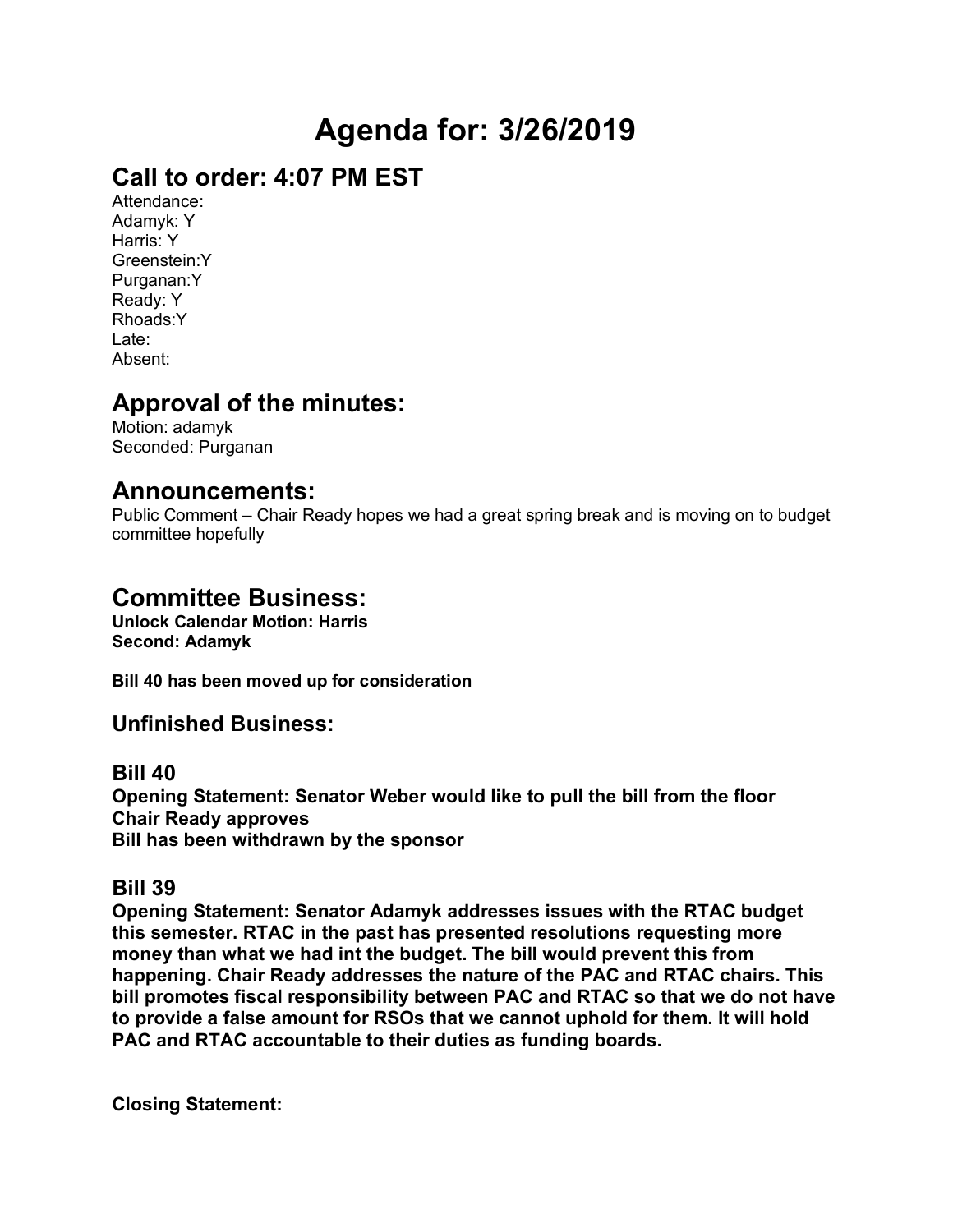Greenstein moves to call to question Harris seconds

Adamyk: Y Greenstein: Y Harris: Y Purganan: Y Ready: Y

#### **Bill passes 5-0-0 to be forwarded to the Senate**

### **Review of Chapter 805-807.4**

Senator Harris has volunteered to read Chapter 805 to the committee Discussed 805.4 and the process of overturning freezing funds Discussed 806.3 and how it can be misinterpreted

### **New Business: PAC Consent Resolution #22 – 3/25/2019**

**The question is**; Is it the sense of the Senate Finance Committee that the Programming Allocations Committees' Consent Resolution sponsored by Senator Harmon be forwarded to the full Senate.

#### **Organizations on the Consent Resolution –**

Minority Association for Pre-Medical Students – Tabled African Student Association - \$0 Didn't show up Muslim Student Organization - \$1,196 \$200 for Contractual services \$190 for Expense \$806 for Food Vietnamese Student Organization - \$728 \$728 for Expense but should be in food STEM Veterans USA - \$1,253 \$1253 for Contractual Services The Sports Analytics Club at FSU - \$62 \$62 for Expense

Objection to the CR: Harris Second: Purganan Senator Harris moves to make an amendment: Move the \$728 for VSO from Expense to Food Sponsor finds amendment friendly

Motion to pass amended CR: Adamyk Second: Harris

CR 22 passes